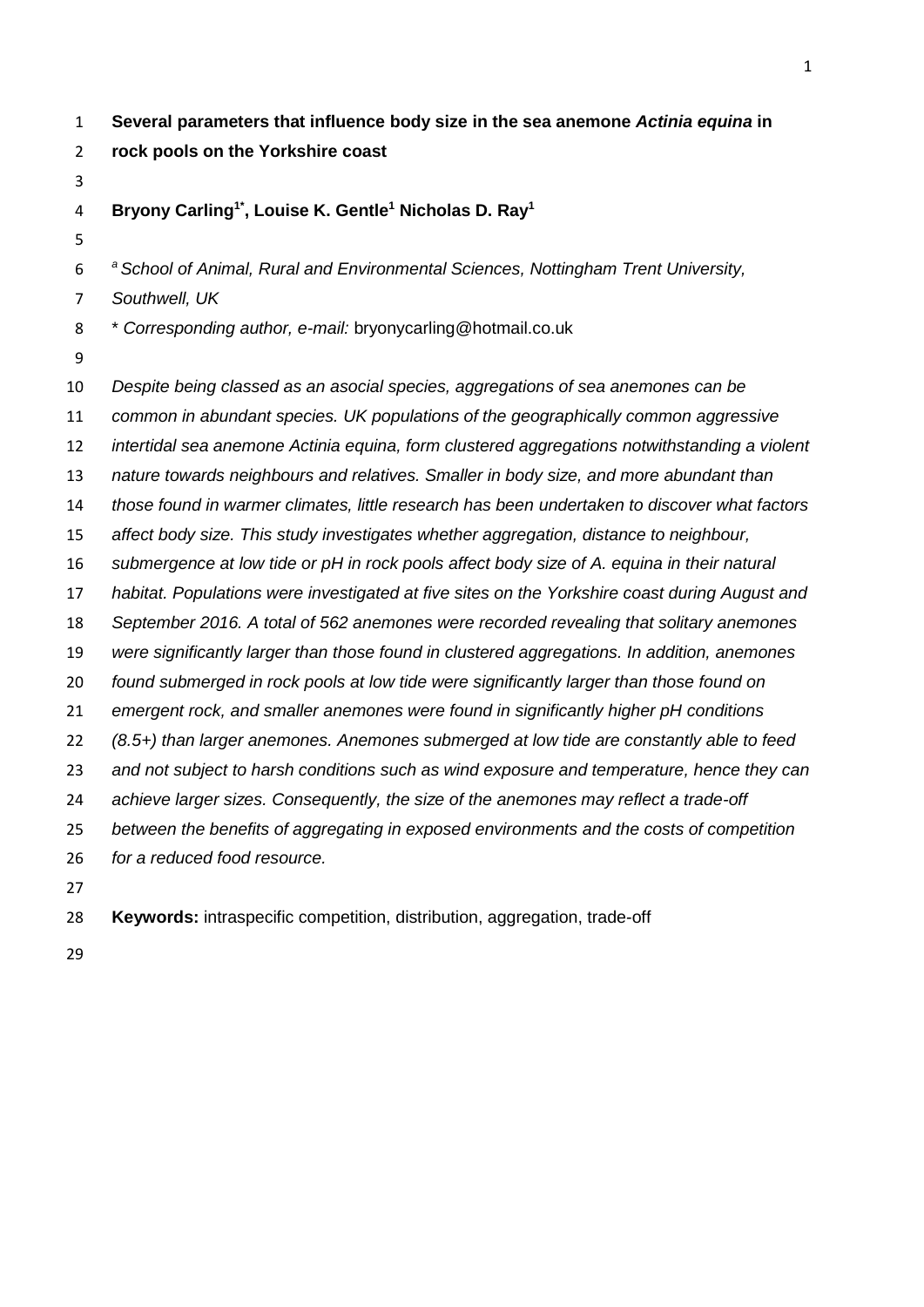#### INTRODUCTION

 Species such as anemones, that are susceptible to desiccation and dislodgement, often aggregate for protection. However, this creates competitive living environments where individuals contend for food and space (Hanski & Ranta, 1983; Firth *et al.* 2014). For example, the British intertidal sea anemone *Metridium senile* lives in close-knit groups of the same genetic clones, and shares captured food within its community. Nevertheless, it will only engage in aggressive intraspecific competition with genetically different clones (Purcell & Kitting, 1982; Wood, 2005). Similarly, the sea anemone *Anemonia viridis* can be found in clusters, yet will only engage in intraspecific competition for space after rapid reproduction occurs, with younger anemones outcompeting older ones (Chintiroglou & Koukouras, 1992). Aggressive competition involves acrorhagi (fighting with nematocyst-armed tentacles that are separate to feeding tentacles) in sea anemones is considered to be more related to intraspecific competition for space than the usual roles of prey capture or predator defence in other aquatic organisms (Francis, 1973; Bartosz *et al.* 2008).

 Body size of most organisms is usually significantly linked with the ability to win aggressive encounters (Brace *et al.* 1979; Just & Morris, 2003). Indeed, body size in sea anemones is directly linked to habitat quality (Sebens, 1982; Werner & Gilliam, 1984; Wolcott & Gaylord, 2002), whereby habitats with more environmental stress and less prey contain smaller sea anemones (Sebens, 1982; Wolcott & Gaylord, 2002). This suggests that although a large body size is beneficial in competitive environments, size is limited by food acquisition, where anemones in aggregations essentially have to 'share' the food source (Sebens, 1987). Moreover, as intraspecific fighting only occurs in certain situations, a small body size in clustered anemones may be a necessary trade-off compared to food acquisition (Sebens, 1982).

 In addition, the pH of the surrounding environment affects intracellular pH (pHi) which is crucial for controlling metabolic functions in sea anemones (Venn *et al.* 2009; Gibbin & Davy, 2014). Therefore, during aggressive encounters, damage afflicted on an opponent can be more or less severe, depending on the pH of the surrounding environment. For example, the haemolytic activity of *Actinia equina* reaches its optimum at 8.8 pH (Maček & Lebez, 1981). However, the relationship between pH and body size in British populations warrants further investigation.

 The sea anemone *A. equina* is an ecologically important invertebrate, due to its high abundance, extensive range and great resilience (Haylor *et al.* 1984). Found in the intertidal zone, it inhabits a large geographical range including the Atlantic, Mediterranean sea, Japan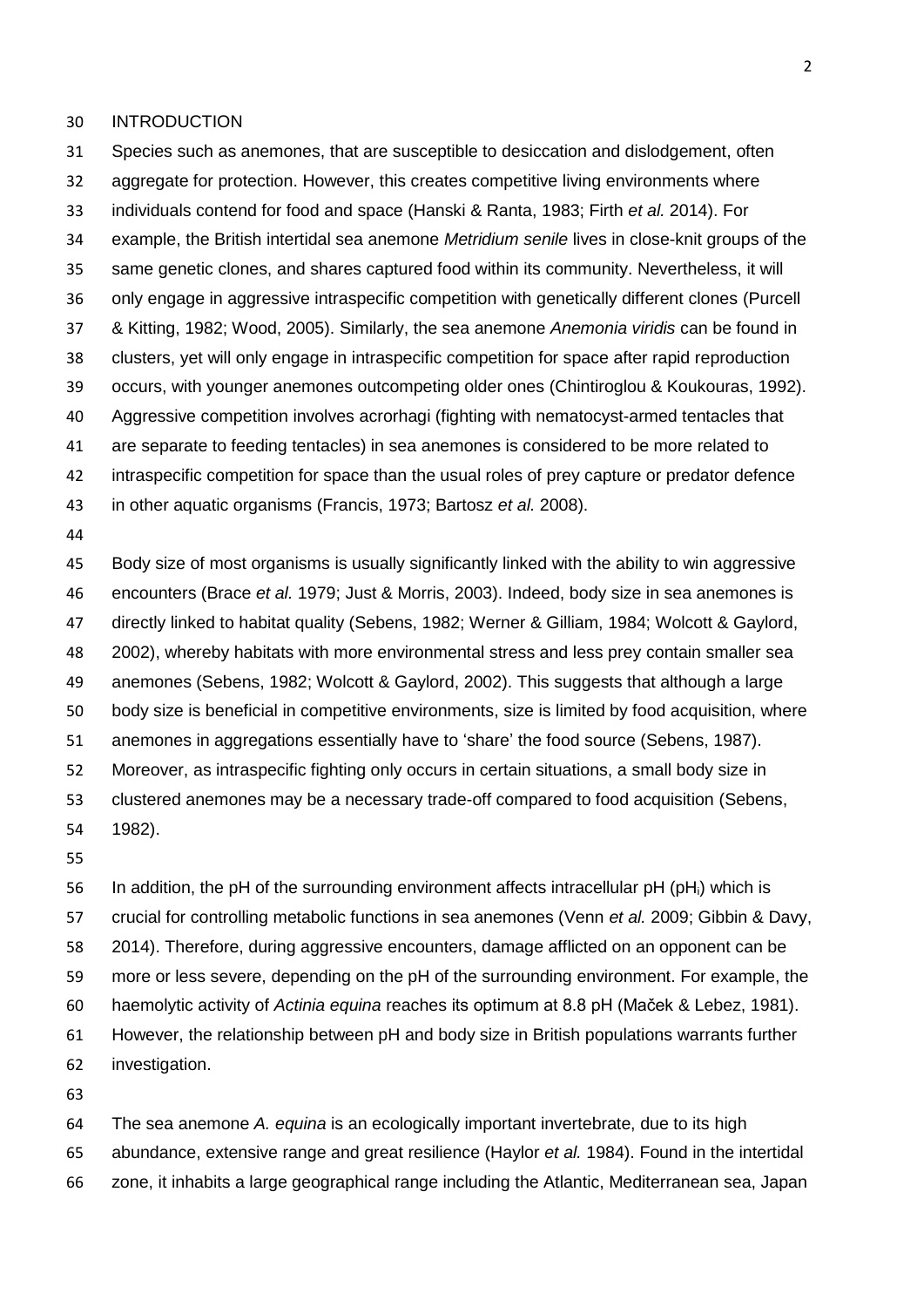and South Africa (Haylor *et al.* 1984; Chomsky *et al.* 2009; Gadelha *et al.* 2012). Abundance,

- colouration, reproductive strategies and distribution of this species have been known to vary
- geographically which has caused years of taxonomic debate as to whether geographical
- separation has resulted in different species, making it a focus for studies on different
- populations globally (Chomsky *et al.* 2009). Despite the many studies that have been
- conducted on this species, there has been little research into the relationship between body
- size and distribution. The UK *A. equina* populations have a broad basal diameter, up to
- 50mm, that enables the anemone to attach itself to substrate, and reproduce asexually,
- ejecting numerous polyps onto nearby substrata (Wood, 2005; Chomsky *et al.* 2009; Briffa &
- Greenaway, 2011). Due to the small size, high abundance and reproductive methods of *A.*
- *equina,* intertidal habitats such as rock pools contain clustered aggregations (Chomsky *et al.*
- 2009), creating intraspecific competition. This differs to populations of *A. equina* in the
- Mediterranean which reproduce sexually, grow larger and are less abundant (Chomsky *et al.*
- 2009), yet little research has been conducted on factors affecting anemone size.
- 

 The aims of this non-invasive study are to establish whether aggregation, distance to closest neighbour, submergence and pH have a significant effect on body size in *A. equina* in its natural habitat. Considering the species' behaviour and ecology, it is predicted that solitary anemones will be larger than those in clustered aggregations as they do not have to share food, submerged anemones will be larger than emergent anemones as they have greater access to food, and rock pools of higher pH will contain larger anemones as they are capable of inflicting more damage in a contest.

## MATERIALS AND METHODS

## **Study sites**

Five sites were chosen at random along the Yorkshire coast, picked from destinations that

- were known to have *A. equina* populations. Sites investigated were Runswick Bay (NZ
- 81209 16250), Robin Hoods Bay (NZ 95453 04776), Scalby Ness Rocks (TA 03793 90953),
- Old Quay Rocks (TA 13148 81424) and South Landing (TA 22926 69113). All sites were
- open to access by the public.
- 

# **Methodology**

Transects were conducted at all sites between August and September, 2016, to determine

the number and size of *A. equina* at each location. Five transects were carried out at each of

the five different sites, totalling twenty five transects across the sites. Each transect was

- repeated three times over the course of five weeks as anemones are partially sessile and
- conditions such as strong wind could severely affect visibility in submerged rock pools.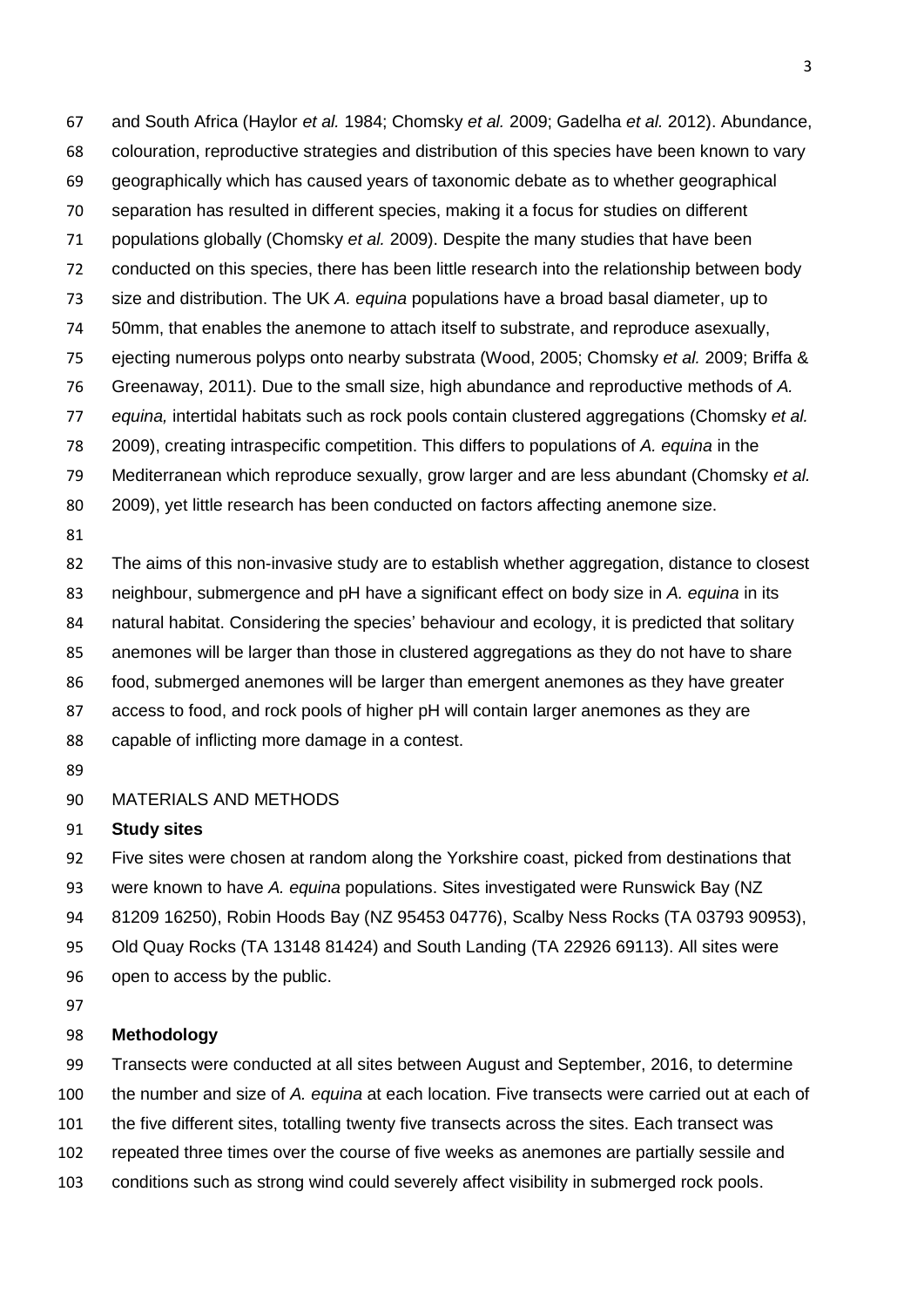Transects were 10m in length and 2m wide, perpendicular to the sea, and conducted during low tide. During each transect, *A. equina* were searched for on top of, beneath and in the crevices of, the rockpools. When an anemone was found within the transect, the basal diameter of the individual was measured to the nearest mm, using a Mitutoyo 530 312 Vernier calliper. Distance between anemones was measured in cm using a measuring tape. The solitary/clustered status of the anemone was also recorded: an anemone was considered to be clustered if it was less than 5cm away from its nearest neighbour and solitary if not. Information on whether anemones were either exposed (on emergent rock) or submerged (in a rock pool) at low tide was also collected. Anemones were defined as submerged if completely covered or more than half of the body was submerged and tentacles were showing. Tentacle status (displayed or not displayed) was also recorded. The pH of the water surrounding the submerged anemones was measured using a Hanna HI-98130 pH meter at the same time of day for each replication.

### **Statistical analyses**

- The effect of both aggregation status (solitary or clustered) and shore placement
- (submerged or emergent at low tide) on the size of anemone was investigated using a
- Poisson regression model with aggregation status and shore placement as categorical
- predictors of size. Interactions between the terms were also included in the model. The
- effect of pH on the size of submerged anemones only was assessed by producing a further
- Poisson regression model, with pH as a continuous predictor of size. The effect of distance
- to nearest neighbour on the size of anemone was assessed by producing a final Poisson
- regression model, with nearest neighbour distance as a continuous predictor of size.
- 
- To determine under what circumstances tentacles were more likely to be displayed, a binary
- logistic regression was undertaken using pH, size of anemone and distance to nearest
- neighbour as continuous predictors, and aggregation status (clustered or solitary) as a
- categorical predictor. Interactions between the terms were also included in the model.
- Insignificant terms and interactions were removed via a stepwise backwards elimination. All
- data were analysed using Minitab version 17.3.1.
- 
- RESULTS

A total of 562 anemones were measured across all sites, comprising 210 (37%) clustered

- and 352 (63%) solitary anemones. Exactly half of the anemones were found submerged in
- rock pools at low tide. Of all anemones found on emergent rock, 41% were clustered, the
- remaining 59% solitary. Whereas those submerged in rock pools, only 33% were clustered,
- 140 the remaining 67% solitary.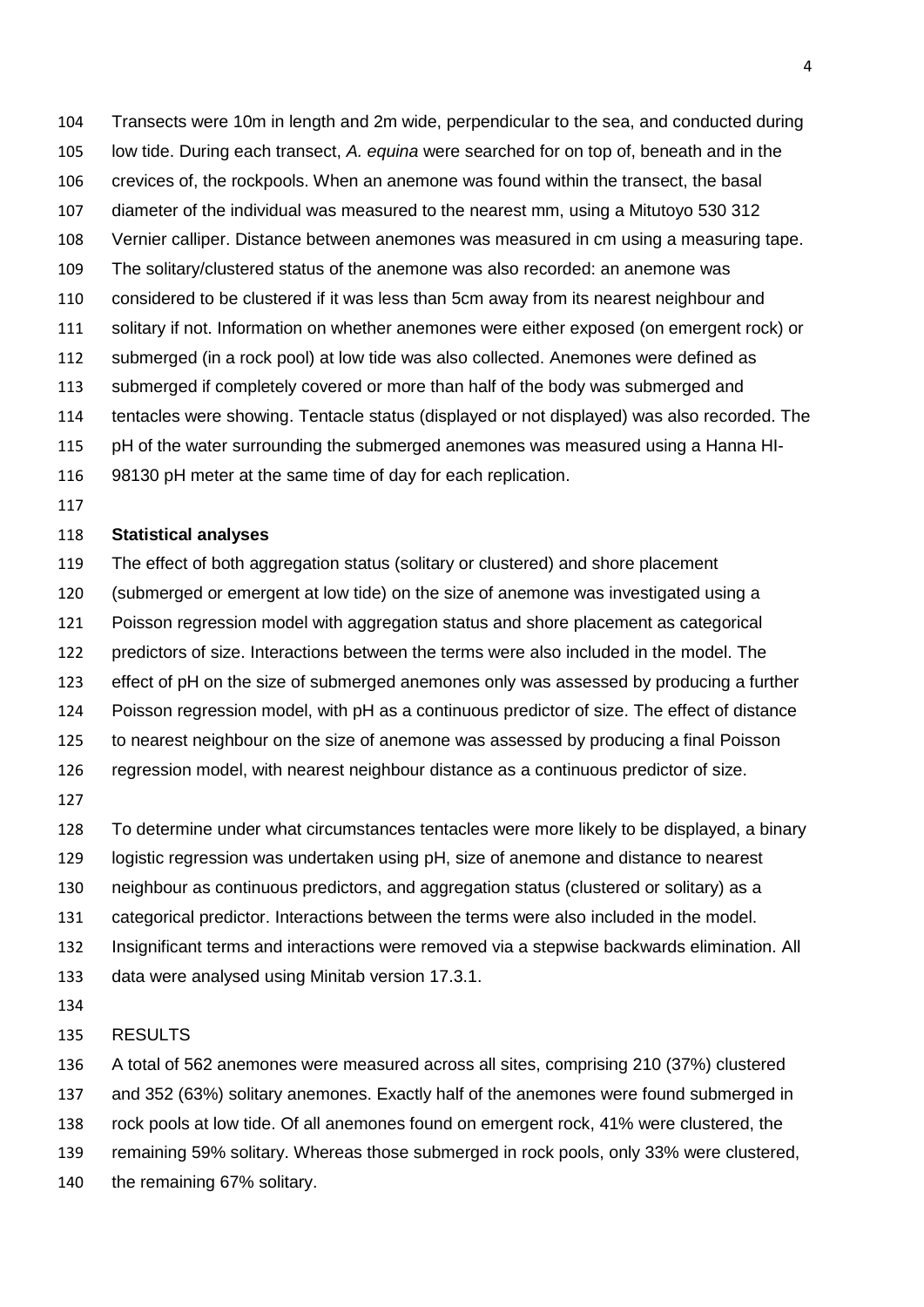- Findings from the first Poisson regression model revealed that solitary anemones were
- 144 significantly larger than clustered anemones  $(\chi^2_{1,559}=9.14, P<0.003)$  and anemones found
- submerged in rock pools at low tide were significantly larger than those found on emergent
- 146 rock  $(\chi^2_{1,559}=8.25, P=0.003)$  (Figure 1). There was no significant interaction between the
- terms.





 **Fig. 1.** Mean (±1 SE) anemone size in relation to aggregation status (clustered or solitary) and shore placement (emerged or submerged).

 There was a significant positive effect of distance to nearest neighbour on anemone size  $(X^2_{1.539}=12.85, P<0.001;$  Figure 2) where an increase in distance to nearest neighbour showed an increase in size. In addition, there was a significant negative effect of pH on 155 anemone size  $(X^2_{1,231}=8.41, P=0.004;$  Figure 3) where an increase in pH showed a decrease in size. pH ranged from 7.35-9.46.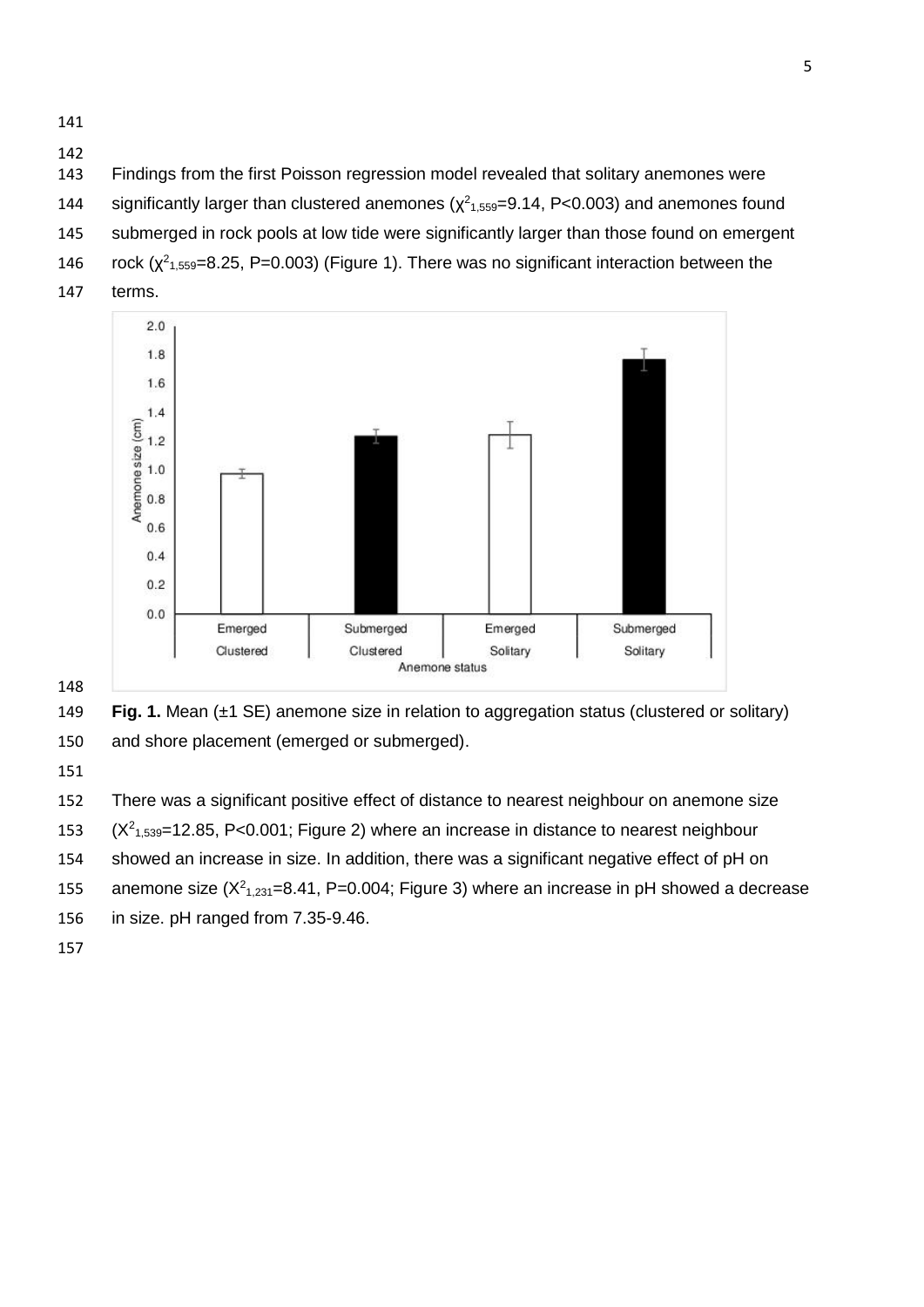



**Fig. 2.** The effect of distance to nearest neighbour on size of *A. equina* ( $X^2$ <sub>1,539</sub>=12.85,

P<0.001). Dotted line represents fitted trend line.



163 **Fig. 3.** The effect of pH on size of *A. equina*  $(X^2_{1,231}=8.41, P=0.004)$ . Optimum pH for effectiveness of toxin=8.8 (Maček & Lebez, 1981). Dotted line represents fitted trend 

 Findings from the binary regression on the likelihood of displaying tentacles revealed that there was no significant effect of aggregation status or distance to nearest neighbour, and no significant interactions between any of the terms. However, there was a significant positive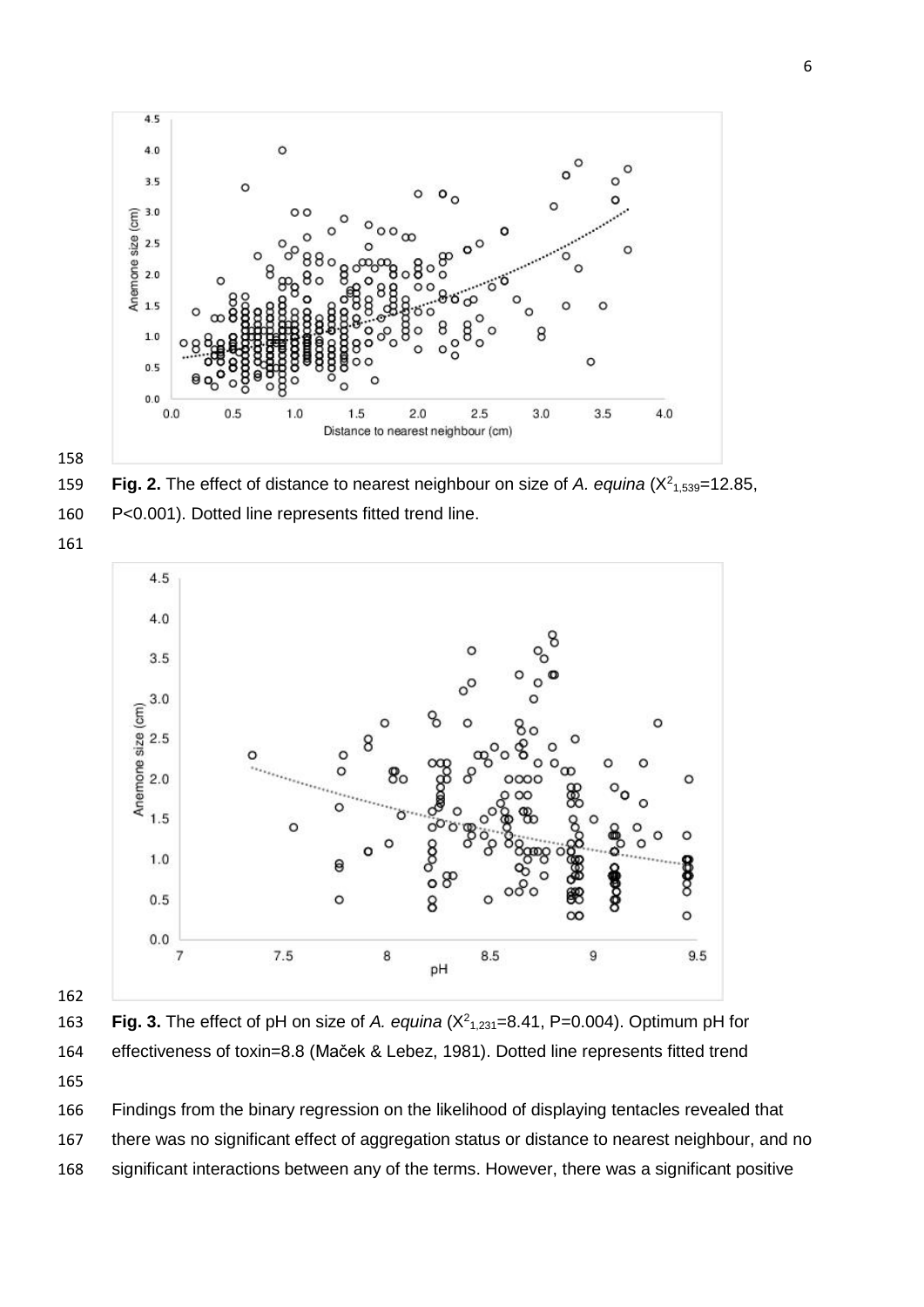169 effect of size ( $X^2_{1,223}=6.40$ , p=0.011) and a significant negative effect of pH ( $X^2_{1,223}=9.55$ , p=0.002), whereby larger anemones situated in pools with a lower pH were more likely to show tentacles (Figure 4).







175 displayed in A. equina, (a:  $X^2_{1,223}=6.40$ , p=0.011; b:  $X^2_{1,223}=9.55$ , p=0.002). Dotted lines 176 represent fitted trend lines.

- 
- 

- 
- DISCUSSION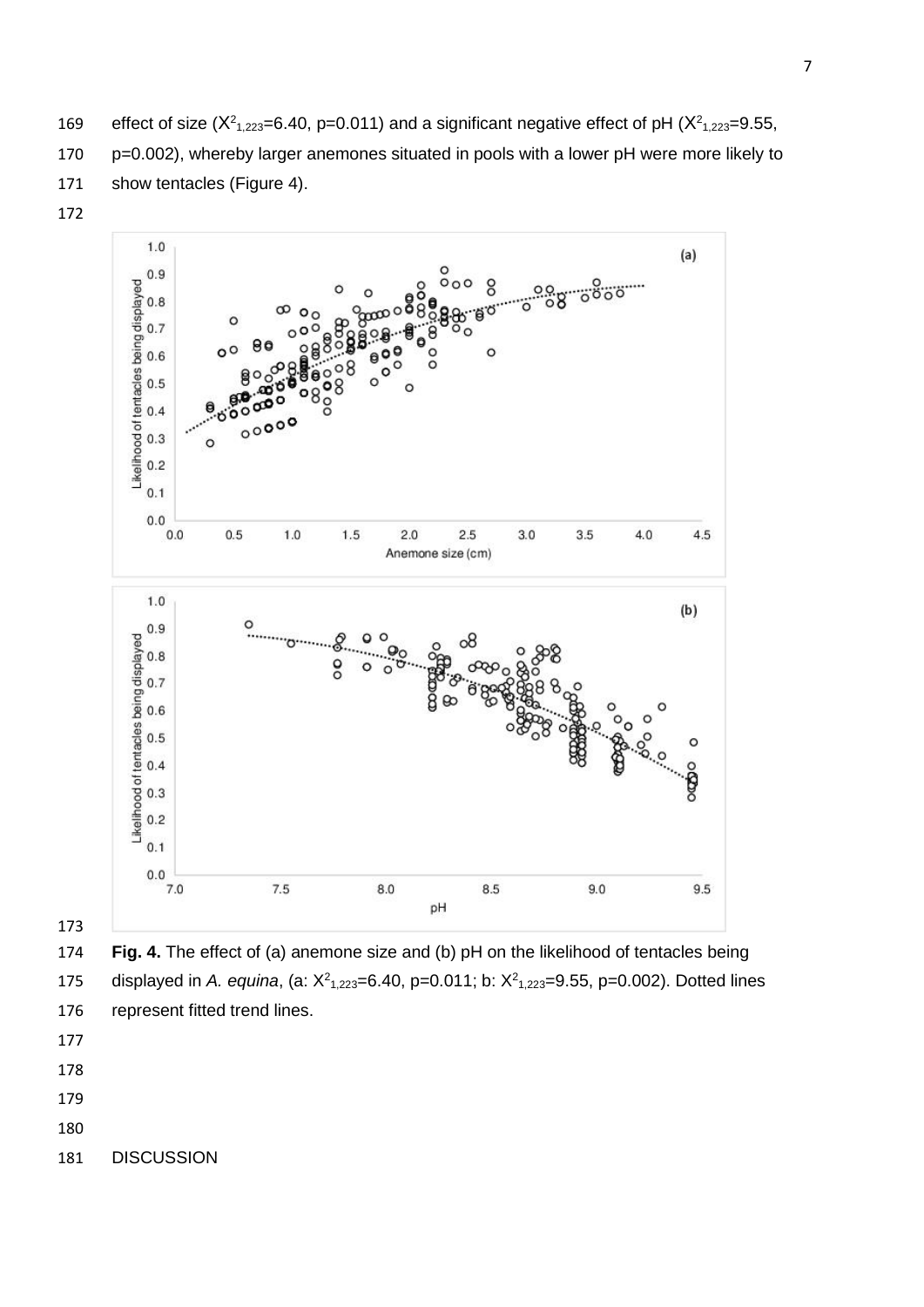The close proximity of British *A. equina,* due to its asexual reproductive methods of ejecting young polyps onto nearby substrata (Orr *et al.* 1982; Brace & Quicke, 1986), was apparent throughout this study as 37% of all anemones measured were found in clustered aggregations. Findings showed that there was a significant difference in aggregation status in relation to body size (*Figure 1*), where solitary anemones were around 0.6cm larger than clustered anemones. This finding is consistent with that of Chomsky *et al.* (2009) who note that in populations where density is higher, anemones tend to be smaller. Findings also showed that larger anemones were more distanced from their closest neighbour (*Figure 2*). Indeed, the association between size and aggregation may potentially be due to intraspecific competition for resources and space as *A. equina* is an aggressive species that often participates in contests for dominance against other anemones and its relatives (Bartosz *et al.* 2008; Foster & Briffa, 2014). For example, Rudin and Briffa (2011) discovered that body size was the primary determinant of assessing whether to engage in an aggressive encounter, with larger weapon size of nematocyst as the determining factor of the victor once engaged in fighting. Larger anemones are therefore less likely to be challenged or engaged in an encounter, hence one explanation for why larger anemones were significantly more solitary in this study. Consequently, larger anemones are able to access more and larger food sources (Brace *et al.* 1979; Robinson *et al.* 2009; Rudin & Briffa, 2011). However, the exact relationship between anemone size and aggregation needs further investigation as it is unclear whether large anemones are solitary because they have increased fighting ability, or whether solitary anemones are large because they have better access to food, or a combination of the two.

 Submerged habitats were found to contain significantly larger anemones than those in emergent habitats (*Figure 1*). Again, this finding can be explained partly in terms of food resources as submerged habitats, in the form of rock pools, are home to a larger diversity of prey organisms, such as the mussel *Mytilus edulis*, crustaceans and fish eggs, allowing the anemone to feed frequently and attain a large body size (Goss-Custard *et al.* 1979; Shick, 1991; Davenport *et al.* 2011). This supports the findings that larger submerged anemones were significantly more likely to show their tentacles than smaller anemones (*Figure 4a*). Conversely, emergent habitats are associated with lower food resources, as anemones will not feed for risk of desiccation (Sebens, 1987; Chomsky *et al.* 2004). In addition, emergent habitats are subjected to harsh conditions such as increased temperature, wind exposure and potential dislodgement via tidal movement (Navarro & Ortega, 1984; Shick, 1991; Tomanek & Helmuth, 2002) that many intertidal species cannot tolerate at low tide (Sebens, 1982; Wolcott & Gaylord, 2002). For example, anemones have been found to shrink in higher temperatures as they are unable to balance energy input and metabolic requirements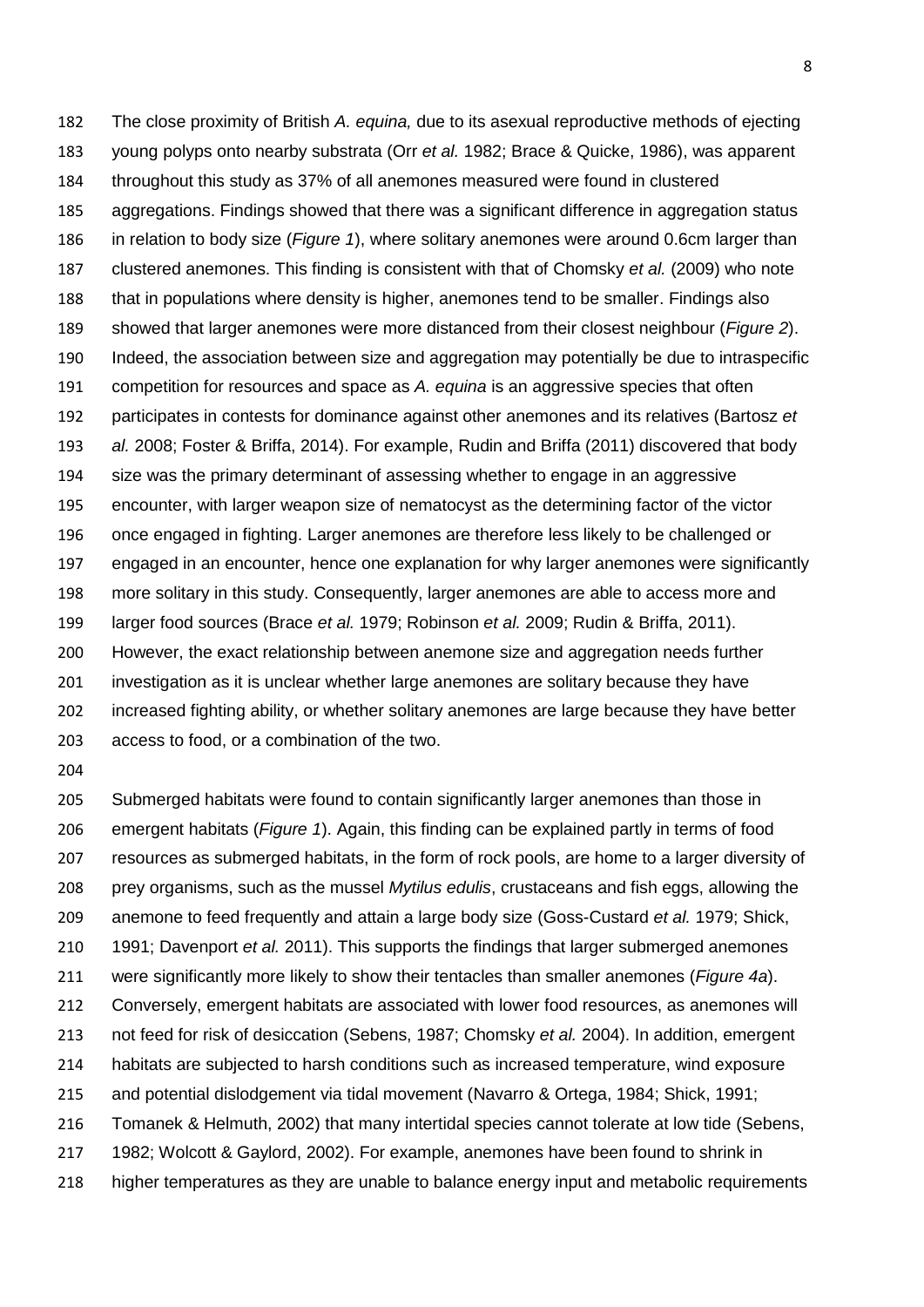(Chomsky *et al.* 2004). Consequently, the size of the anemones may reflect a trade-off between the benefits of aggregating in exposed environments and the costs of competition for a reduced food resource. Alternatively, *A. equina* may feed in a similar manner to *Metridium senile*, where smaller anemones feed in areas of high velocity, in contrast to larger anemones that feed more efficiently in slower flow conditions (Shick 1991; Anthony, 1997). This may be directly linked to the size of the anemone's tenticular surface area, as larger prey may be more common in rock pools in contrast to smaller nutrients that are found in high velocity areas (Sebens, 1981; Anthony, 1997). Nevertheless, this indicates that shore 227 placement can be an important factor determining body size as smaller anemones found on emergent rock would experience the high velocity of the incoming tide, whereas the larger anemones that were found submerged in rock pools would remain somewhat sheltered. 

 A significant negative regression showed that smaller anemones were more likely to be found in rock pools of a higher pH than larger anemones (*Figure 3*), despite initial predictions that larger anemones would be found in areas of higher pH due to its probable greater fighting ability (Rudin & Briffa, 2011). When attacking another organism with its stinging nematocysts, haemolytic activity from the toxin in *A. equina* has an optimum pH of 8.8 (Maček & Lebez, 1981). Smaller anemones that were found in a higher pH content may prefer these habitats as they are found in large aggregations and may have to engage in aggressive encounters for territory more frequently than larger anemones. As these pools have a higher pH, their attacks will be more damaging due to the haemolytic activity having a more alkaline optimum pH (Maček & Lebez, 1981). However, although smaller anemones were found in rock pools with a higher pH, there was a significant negative effect of pH on the likelihood of displaying tentacles (*Figure 4b*). This suggests that despite close proximity in an environment where fighting could cause more damage, anemones were not displaying aggressive behaviour. Alternatively, higher pH can be linked to shallower water with less wave exposure (Middelboe & Hansen, 2007) providing a reduced area for obtaining prey items and a consequent small size in anemone. Therefore, smaller *A. equina* may reside in environments with a higher pH as a trade-off between a lower habitat quality but a reduced frequency of aggressive encounters and interspecific competition for resources. Many factors modify pH in rock pools, such as the rates respiration and photosynthesis (Newcomb *et al*. 2011), therefore smaller body size in submerged pools may also be determined by competition with other organisms such as neighbouring invertebrates and algae. Further investigation into rock pool pH should incorporate depth of pool, measure potential food availability and establish which organisms reside within the pool to determine how habitat quality differs between pools containing larger anemones and why.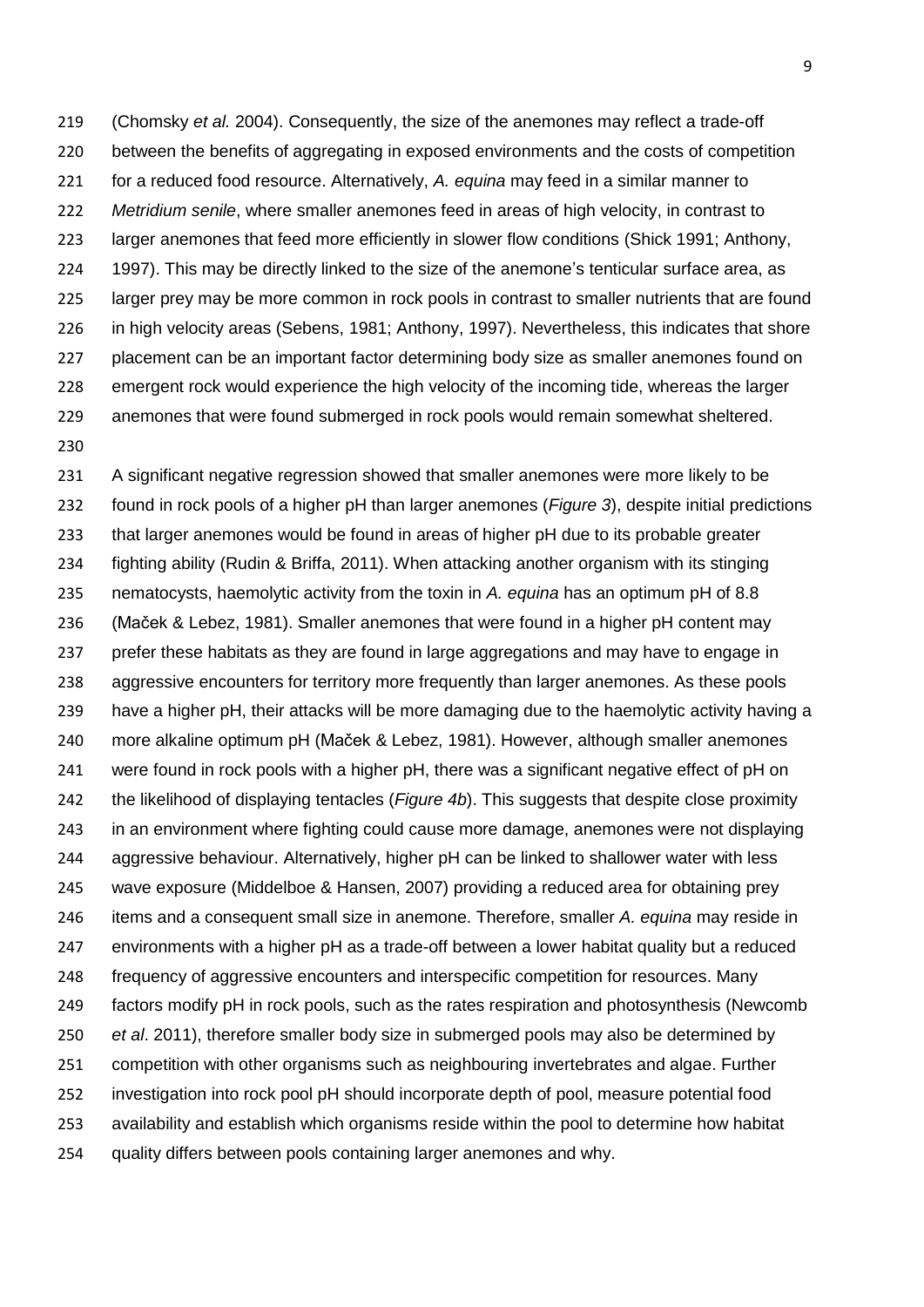### CONCLUSION

- The findings of this preliminary study show aggregation status, neighbour distance, shore
- placement and pH all influence size in *A. equina*. Larger anemones adopted a solitary
- lifestyle on rocks that stayed permanently submerged in water of a low pH. These habitats
- appear to contain more favourable conditions such as greater access to food. Conversely,
- smaller anemones resided in harsher conditions, perhaps trading-off the advantages of size
- for less interspecific competition.
- 

### ACKNOWLEDGEMENTS

- This study was supported by Nottingham Trent University. This research did not receive any
- specific grant from funding agencies in the public, commercial, or not-for-profit sectors.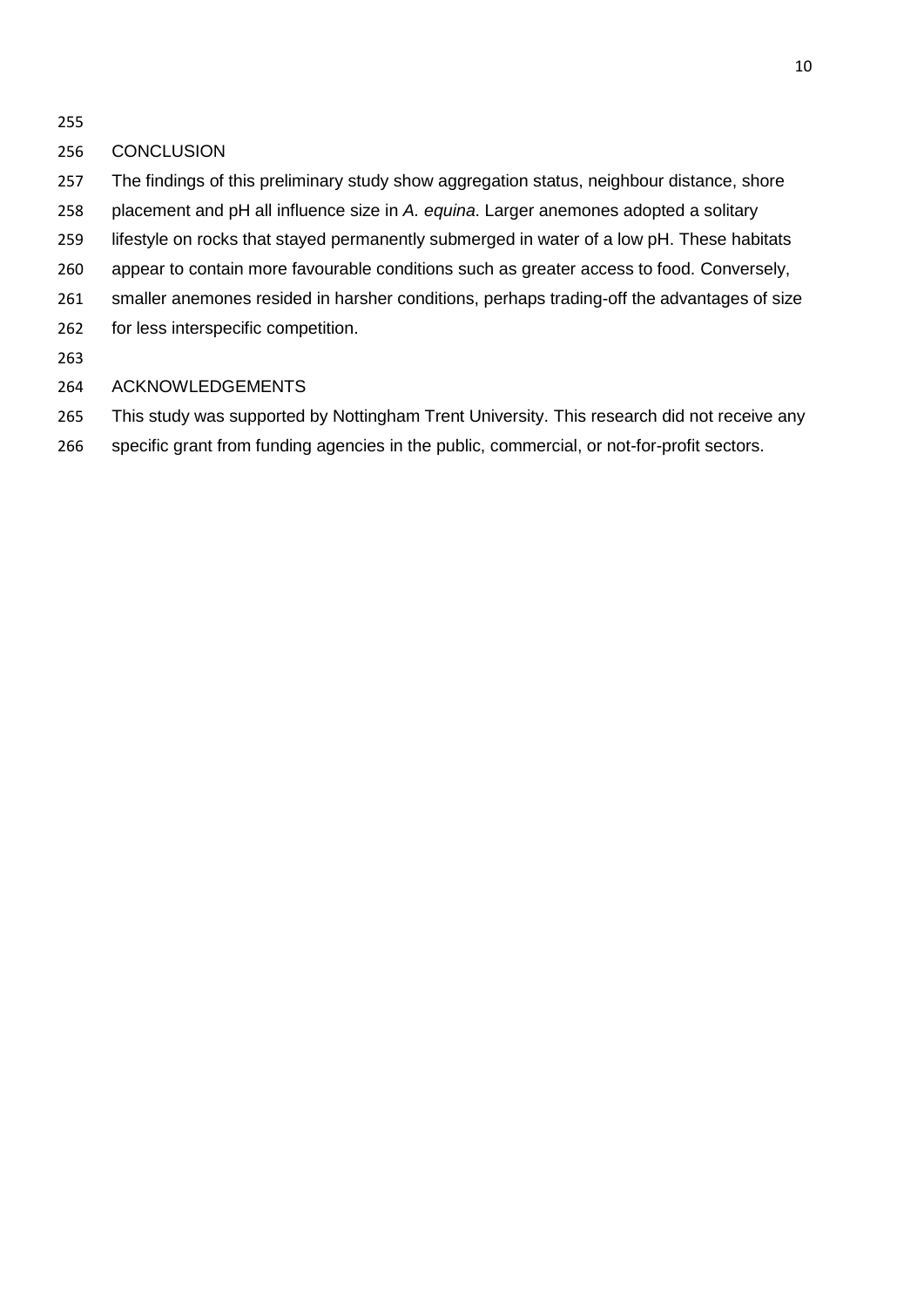REFERENCES

 **Anthony K.R.** (1997) Prey capture by the sea anemone *Metridium senile* (L.): effects of body size, flow regime, and upstream neighbors. *The Biological Bulletin*, *192*(1), 73-86.

**Bartosz G., Finkelshtein A., Przygodzki T., Bsor T., Nesher N., Sher D. and Zlotkin E.**

- (2008) A pharmacological solution for a conspecific conflict: ROS-mediated territorial aggression in sea anemones. *Toxicon*, *51*(6), 1038-1050.
- **Brace R.C., Pavey J. and Quicke D.L.J.** (1979) Intraspecific aggression in the colour morphs of the anemone *Actinia equina:* the 'convention'governing dominance ranking. *Animal Behaviour* 27: 553-561.
- **Brace R.C. and Quicke D.L.J.** (1986) Dynamics of colonization by the beadlet anemone, *Actinia equina. Journal of the Marine Biological Association of the United Kingdom*, *66*(01), 21-47.
- **Briffa M. and Greenaway J.** (2011) High *in situ* repeatability of behaviour indicates animal personality in the beadlet anemone *Actinia equina* (Cnidaria). *PLoS One*, *6*(7), e21963.
- **Chintiroglou C. and Koukouras A.** (1992) A population of the sea anemone *Anemonia*
- *viridis* (Főrskal, 1775) and its associated flora and fauna, in the North Aegean
- Sea. *Internationale Revue der gesamten Hydrobiologie und Hydrographie*, *77*(3), 483- 495.
- **Chomsky O., Kamenir Y., Hyams M., Dubinsky Z. and Chadwick-Furman N.E.** (2004)
- Effects of temperature on growth rate and body size in the Mediterranean Sea anemone *Actinia equina*. *Journal of Experimental Marine Biology and Ecology*, *313*(1), 63-73.
- **Chomsky O., Douek J., Chadwick N.E., Dubinsky Z. and Rinkevich B.** (2009) Biological and population-genetic aspects of the sea anemone *Actinia equina* (Cnidaria: Anthozoa) along the Mediterranean coast of Israel. *Journal of Experimental Marine Biology and Ecology*, *375*(1), 16-20.
- **Davenport J., Moloney T.V. and Kelly J.** (2011) Common sea anemones *Actinia equina* are predominantly sessile intertidal scavengers. *Marine Ecology Progress Series*, *430*, 147-155.
- **Firth L.B., Schofield M., White F.J., Skov M.W. and Hawkins S.J.** (2014) Biodiversity in intertidal rock pools: Informing engineering criteria for artificial habitat enhancement in the built environment. *Marine Environmental Research*, *102*,122-130.
- **Foster N.L. and Briffa M.** (2014) Familial strife on the seashore: Aggression increases with relatedness in the sea anemone *Actinia equina*. *Behavioural processes*, *103*, 243-245.
- **Francis L.** (1973) Intraspecific aggression and its effect on the distribution of *Anthopleura*
- *elegantissima* and some related sea anemones. *The Biological Bulletin*, *144*(1), 73-92.
- **Gadelha J.R., Morgado F. and Soares A.M.V.M.** (2012) Histological and structural analysis of *Actinia equina* L.(Cnidaria: Anthozoa). *Microscopy and Microanalysis*, *18*(S5), 61-62.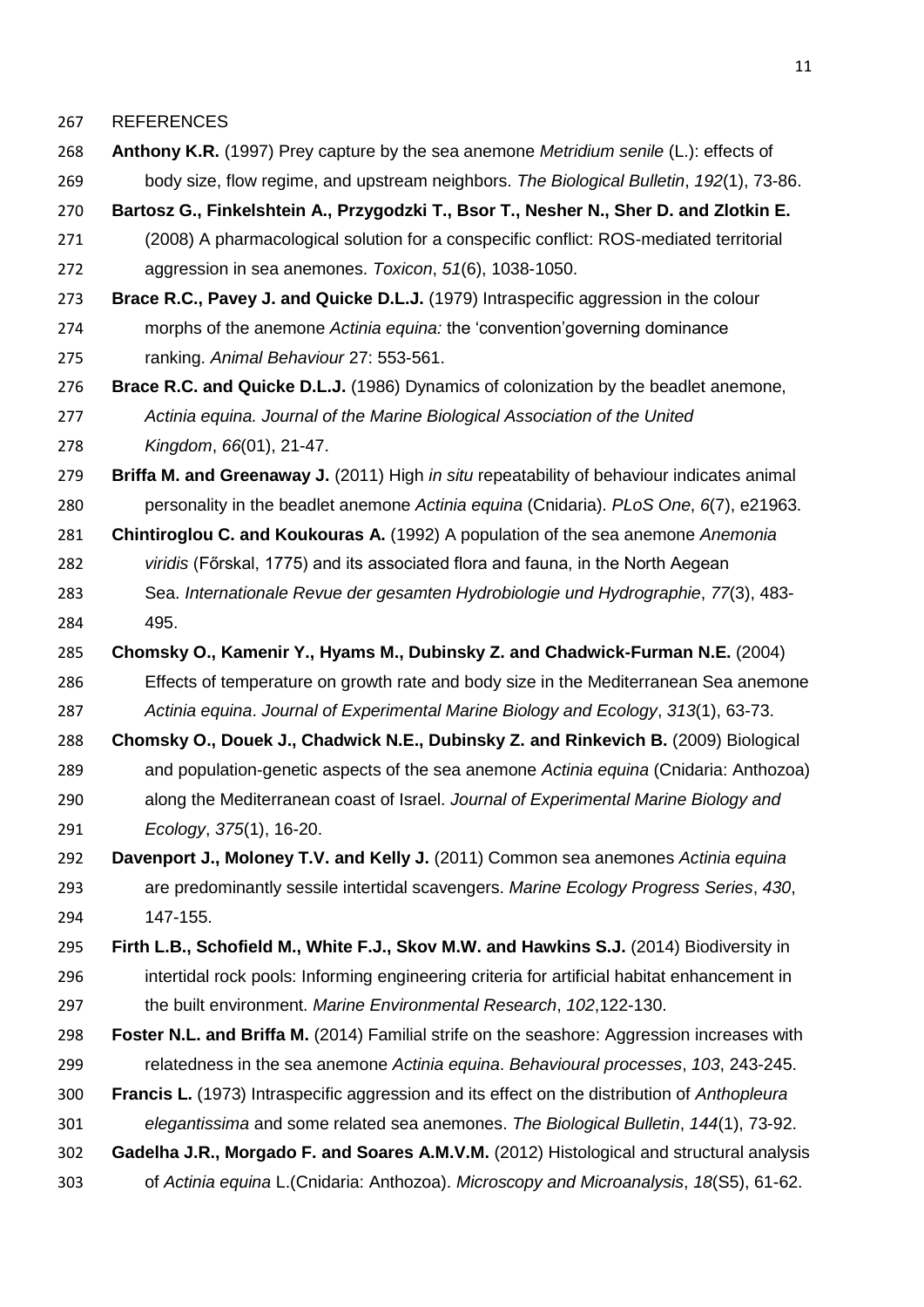Carrigathorna and Barloge Creek. *Philosophical Transactions of the Royal Society of London B: Biological Sciences*, *287*(1016), 1-44. **Gibbin E.M. and Davy S.K.** (2014) The photo-physiological response of a model cnidarian– dinoflagellate symbiosis to CO2-induced acidification at the cellular level. *Journal of Experimental Marine Biology and Ecology*, *457*, 1-7. **Hanski I. and Ranta E.** (1983) Coexistence in a patchy environment: three species of *Daphnia* in rock pools. *Journal of Animal Ecology, 52*, 263-279. **Haylor G.S., Thorpe J.P. and Carter M.A.** (1984) Genetic and ecological differentiation between sympatric colour morphs of the common intertidal sea anemone *Actinia equina*. *Marine Ecology Progress Series, 16*, 281-289. **Just W. and Morris M.R.** (2003) The Napoleon complex: why smaller males pick fights. *Evolutionary Ecology*, *17*(5-6), 509-522. **Maček P. and Lebez D.** (1981) Kinetics of hemolysis induced by equinatoxin, a cytolytic toxin from the sea anemone *Actinia equina.* Effect of some ions and pH. *Toxicon*, *19*(2), 233-240. **Middelboe A.L. and Hansen P.J.** (2007) High pH in shallow-water macroalgal habitats. *Marine Ecology Progress Series*, *338*, pp.107-117. **Navarro E. and Ortega M.M.** (1984) Amino acid accumulation from glucose during air

**Goss-Custard S., Jones J., Kitching J.A. and Norton T.A.** (1979) Tide pools of

- exposure and anoxia in the sea anemone *Actinia equina* (L.). *Comparative Biochemistry and Physiology Part B: Comparative Biochemistry*, *78*(1), 199-202.
- **Newcomb, L., Challener, R., Gilmore, R., Guenther, R. and Rickards, K.** (2011)
- Tidepools in Dead Man's Cove show large fluctuations in carbonate chemistry during the low tide in comparison to Haro Stait water*.Friday Harbor Laboratories Student Research Papers, 2,* 1-28.
- **Orr J., Thorpe J.P. and Carter M.A.** (1982) *Actinia equina*. *Marine Ecology Progress Series,* 7, 227-229.
- **Purcell J.E. and Kitting C.L.** (1982) Intraspecific aggression and population distributions of the sea anemone *Metridium senile*. *The Biological Bulletin*, *162*(3), 345-359.
- **Robinson L., Porter B., Grocott J. and Harrison K.** (2009) Injuries inflicted as a predictor
- of winning in contests between beadlet anemones, *Actinia equina*. *The Plymouth Student Scientist*, *2*(1), 32-49.
- **Rudin F.S. and Briffa M.** (2011) The logical polyp: assessments and decisions during
- contests in the beadlet anemone *Actinia equina*. *Behavioral Ecology*, *22*(6), 1278-1285.
- **Sebens K.P.** (1981) The allometry of feeding, energetics, and body size in three sea
- anemone species. *The Biological Bulletin*, *161*(1), 152-171.